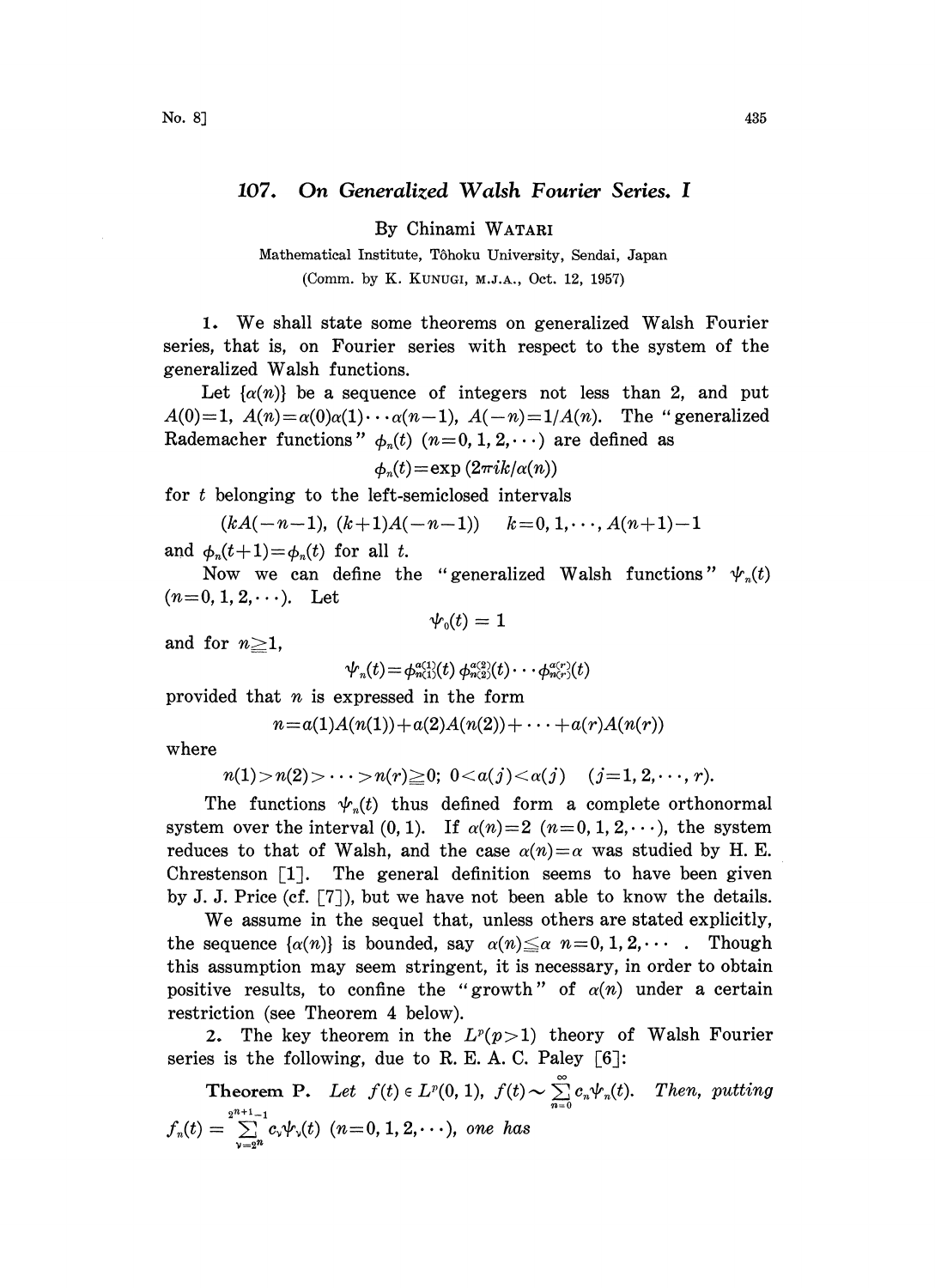C. WATARI

[Vol. 33,

$$
B'_{p}\int_{0}^{1} |f(t)|^{p} dt \leq \int_{0}^{1} (|c_{0}|^{2} + \sum_{n=0}^{\infty} |f_{n}(t)|^{2})^{p/2} dt \leq B''_{p}\int_{0}^{1} |f(t)|^{p} dt
$$

where the constants  $B'_p$ ,  $B''_p$  depend only on p.\*

The formally conceivable analogue of Theorem P holds true in our case, but it does not act so effectively; a "finer decomposition", which we propose in the following Theorem 1, would be essential for applications.

Theorem 1. Let 
$$
f(t) \in L^p(0, 1)
$$
  $(p > 1)$ ,  $f(t) \sim \sum_{n=0}^{\infty} c_n \psi_n(t)$  and put  
\n
$$
\delta_{n,j}(t) = \sum_{\nu=jA(n)}^{(j+1)A(n)-1} c_{\nu} \psi_{\nu}(t) \quad \left(\begin{array}{c} j=1, 2, \dots, \alpha(n)-1; \\ n=0, 1, 2, \dots \end{array}\right).
$$

Then we have

$$
B'_{a,p}\int_0^1 |f(t)|^p\,dt\leq \int_0^1 \Bigl(|c_0|^2+\sum_{n=0}^\infty\sum_{j=1}^{a(n)-1}|\delta_{n,j}(t)|^2\Bigr)^{p/2}dt\leq B''_{a,p}\int_0^1 |f(t)|^p\,dt.
$$

The proof of this theorem is somewhat more complicated than that of Theorem P, but runs very closely. Considering a special case in which every  $\delta_{n,j}$  consists of a single term, we deduce immediately the following proposition, which is a generalization of the well-known inequalities of A. Khintchine.

Corollary. Let 
$$
p > 0
$$
,  $f(t) = \sum_{n=0}^{\infty} \sum_{j=1}^{\infty} c_{n,j} \phi_n^j(t)$ . Then we have  
\n
$$
B'_{\alpha,p} \int_0^1 |f(t)|^p dt \leq \left(\sum_{n=0}^{\infty} \sum_{j=1}^{\alpha(n)-1} |c_{n,j}|^2\right)^{p/2} \leq B''_{\alpha,p} \int_0^1 |f(t)|^p dt.
$$

Theorem 1 and a standard argument (see for example  $[6,$  the proof of Theorem VI]) tell us that the following theorem is valid.

**Theorem 2.** Let  $f(t) \in L^p(0, 1)$   $(p > 1)$ ,  $f(t) \sim \sum_{n=0}^{\infty} c_n \psi_n(t)$  and let  $s_n(t) = \sum_{n=0}^{n-1} c_n \psi_n(t)$ . Then we have

$$
\int_{0}^{1} |s_{n}(t)|^{p} dt \leq B_{a, p} \int_{0}^{1} |f(t)|^{p} dt
$$

(ii) 
$$
\int_0^1 |f(t)-s_n(t)|^p dt \to 0 \quad as \quad n \to \infty
$$

In case  $\alpha(n) = \alpha$   $(n=0,1,2,\dots)$ , we can generalize Theorems 1 and 2 into the following

**Theorem 3.** Let  $p>1$ ,  $-1/p < \gamma < 1-1/p$  and suppose

$$
\int\limits_{0}^{1} \mid f(t) \mid^{p} t^{rp} \ dt < \infty , \quad \ f(t) \thicksim \sum\limits_{n=0}^{\infty} c_{n} \psi_{n}(t).
$$

Putting now  $\delta_{n,j}(t) = \sum c_{\nu} \psi_{\nu}(t)$ , where the summation is extended over  $j\alpha^{n} \leq \nu \leq (j+1)\alpha^{n}-1$ , we have

436

 $\ast$  We use throughout the article the letter B with subscripts to denote a constant (which need not the same in different contexts) depending only on parameters disposed explicitly.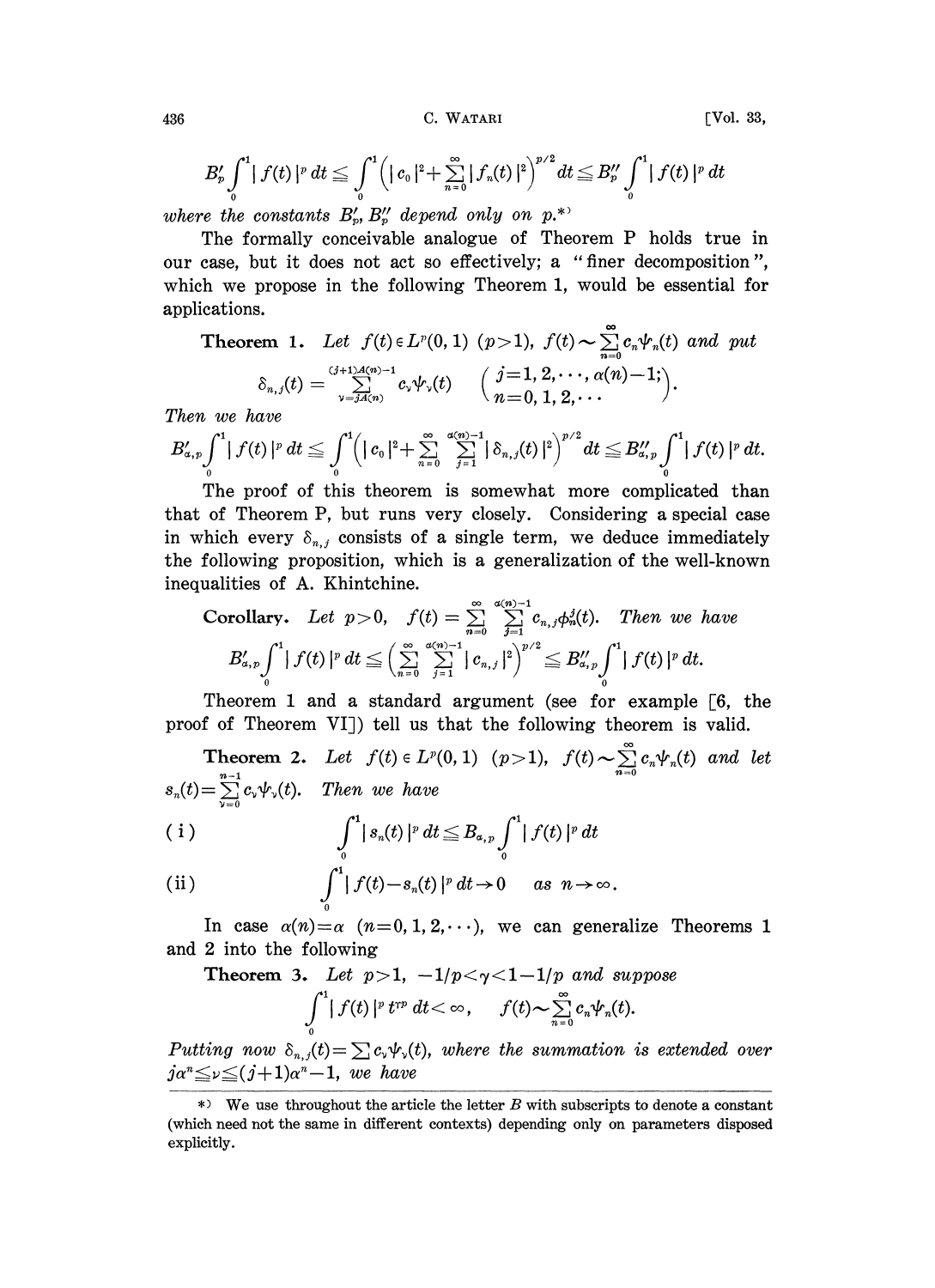No. 8]

$$
\begin{array}{lll} \left( \, \, \mathrm{i} \, \, \right) & B'_{a,\tau,\, p} \int\limits_{0}^{1} \big| \, f(t) \, |^{p} \, t^{rp} \, dt \leq \int\limits_{0}^{1} \Bigl( \, | \, c_{\scriptscriptstyle{0}} \, |^{2} + \sum\limits_{n=0}^{\infty} \, \sum\limits_{j=1}^{a-1} \bigl| \, \delta_{n,\, j}(t) \, |^{2} \Bigr)^{p/2} \, t^{rp} \, dt \\ & \leq B''_{a,\tau,\, p} \int\limits_{0}^{1} \bigl| \, f(t) \, |^{p} \, t^{rp} \, dt; \end{array}
$$

(ii) 
$$
\int_{0}^{1} |s_{n}(t)|^{p} t^{rp} dt \leq B_{a,\tau,p} \int_{0}^{1} |f(t)|^{p} dt;
$$

(iii) 
$$
\int_0^1 |f(t)-s_n(t)|^p t^{rp} dt \to 0 \quad as \quad n \to \infty.
$$

This, for  $\alpha=2$ , was proved by I. I. Hirschman [5]. His dual results (see  $\lceil 5$ , Theorems 3.2 and 4.1) would remain true for general  $\alpha$ , but we shall not treat them here.

To show that our assumption  $\alpha(n) \leq \alpha$  is not superfluous, we cite a negative result:

**Theorem 4.** If  $\alpha(n)$  increases with a gap, that is, if there is a number  $\lambda > 1$  such that  $\alpha(n+1)/\alpha(n) \geq \lambda$  for  $n = 0, 1, 2, \dots$ , we can find a function  $f(t)$  belonging to every Lebesgue class  $L^p(0,1)$ ,  $0 < p < 2$ and for which  $\sum_{n=0}^{\infty}\sum_{j=1}^{a(n)-1}|\delta_{n,j}(t)|^2=\infty$  for all t.

3. The Cesaro summability of Walsh Fourier series was proved by N. J. Fine [3]. Recently S. Yano  $\lceil 10 \rceil$  sharpened this into a maximal theorem and brought to the case of generalized Walsh Fourier series. In this connection we give two theorems, the one concerning summability factors and the other convergence factors.

**Theorem 5.** Let  $f(t) \in L(0, 1)$ ,  $f(t) \sim \sum_{n=0}^{\infty} c_n \psi_n(t)$  and let  $0 < \eta < 1$ . Then, denoting by  $N_n^{(\eta)}(t;f)$  the n-th  $(C, -\eta)$  mean of the series  $\sum_{n=0}^{\infty} \frac{c_n \psi_n(t)}{(n+1)^n}$ , we have

(i) 
$$
\int_{0}^{1} \sup_{n} |N_{n}^{(n)}(t; f)| dt \leq B_{a, \eta} \int_{0}^{1} |f(t)| dt;
$$

(ii) the series  $\sum_{n=0}^{\infty} \frac{c_n \psi_n(t)}{(n+1)^n}$  is summable  $(C, -\eta)$  almost everywhere.

In the case of  $\alpha(n)=2$   $(n=0,1,2,\cdots)$ , this theorem was proved by S. Yano  $\lceil 9 \rceil$ .

**Theorem 6.** Let  $f(t) \in L^2(0, 1)$ ,  $f(t) \sim \sum_{n=0}^{\infty} c_n \psi_n(t)$ . Then, denoting by  $s_n^*(t)$  the n-th partial sum of the series  $\sum_{n=0}^{\infty} \frac{c_n \psi_n(t)}{\sqrt{\log(n+2)}}$ , we have

(i) 
$$
\int_{0}^{1} \sup_{n} |s_{n}^{*}(t)|^{2} dt \leq B_{a} \int_{0}^{1} |f(t)|^{2} dt;
$$

(ii) the series 
$$
\sum_{n=0}^{\infty} \frac{c_n \Psi_n(t)}{\sqrt{\log (n+2)}}
$$
 converges almost everywhere.